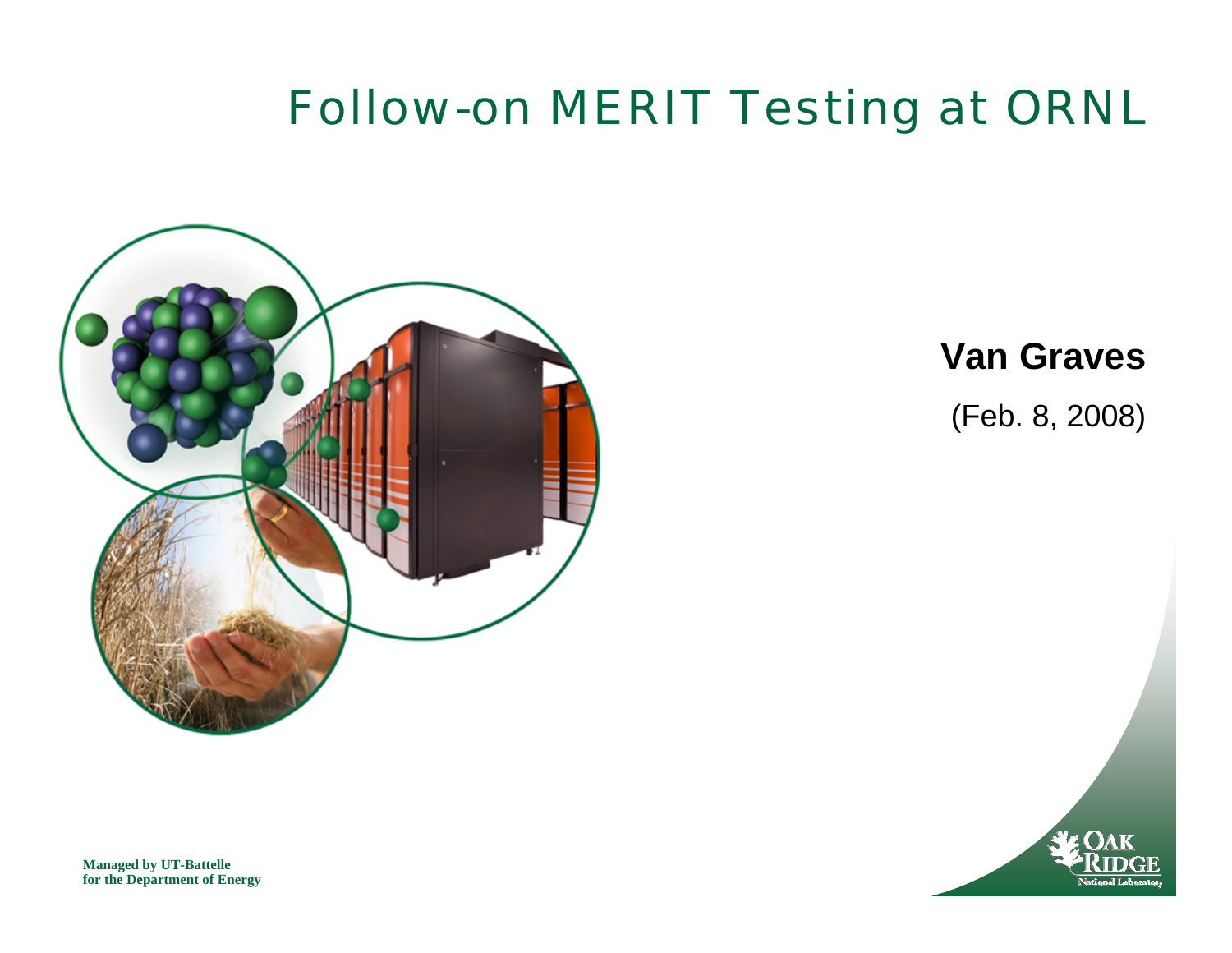### New Capabilities at ORNL

- **Discussions with Tim Bigelow, ORNL Fusion Energy Division, indicate some existing experimental power supplies will be moved from Y-12 to ORNL**
- **Some of the power supplies will have capability to power MERIT solenoid**
	- $\mathcal{L}_{\mathcal{A}}$  , where  $\mathcal{L}_{\mathcal{A}}$  is the set of the set of the set of the set of the set of the set of the set of the set of the set of the set of the set of the set of the set of the set of the set of the set of the 650V peak
	- $\mathcal{L}_{\mathcal{A}}$  , where  $\mathcal{L}_{\mathcal{A}}$  is the set of the set of the set of the set of the set of the set of the set of the set of the set of the set of the set of the set of the set of the set of the set of the set of the 15,000A pulsed > 5sec
	- $\mathcal{L}_{\mathcal{A}}$  , where  $\mathcal{L}_{\mathcal{A}}$  is the set of the set of the set of the set of the set of the set of the set of the set of the set of the set of the set of the set of the set of the set of the set of the set of the Voltage and/or current can be controlled by SCR gate waveform control

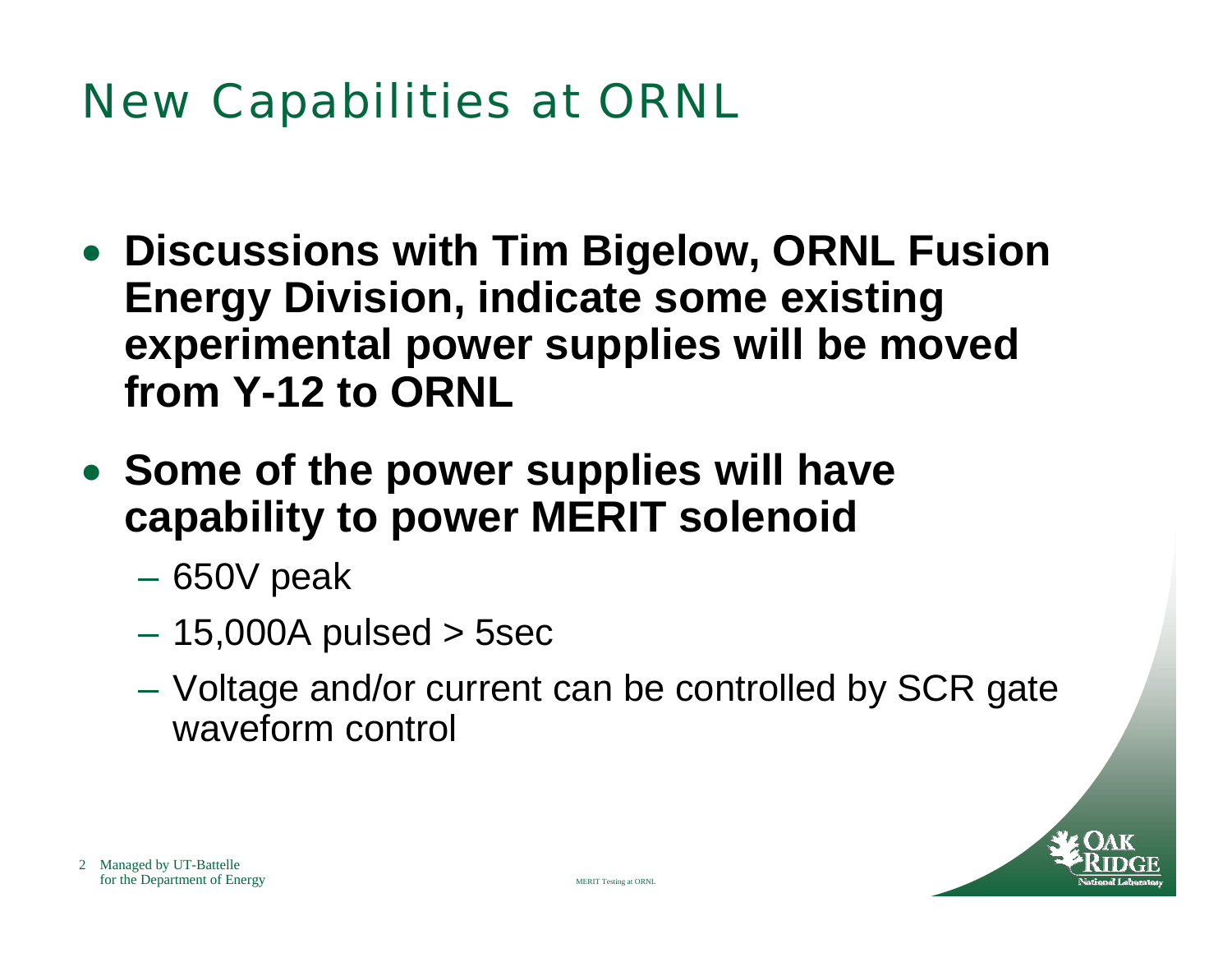# 7627 Power Supply Building

- **New building**
- **Final design complete**
- **To be located behind 7625**
	- **Construction bids requested**





Bldg 7625

Schedule completion: Sept 2008

Several power supplies will be installed

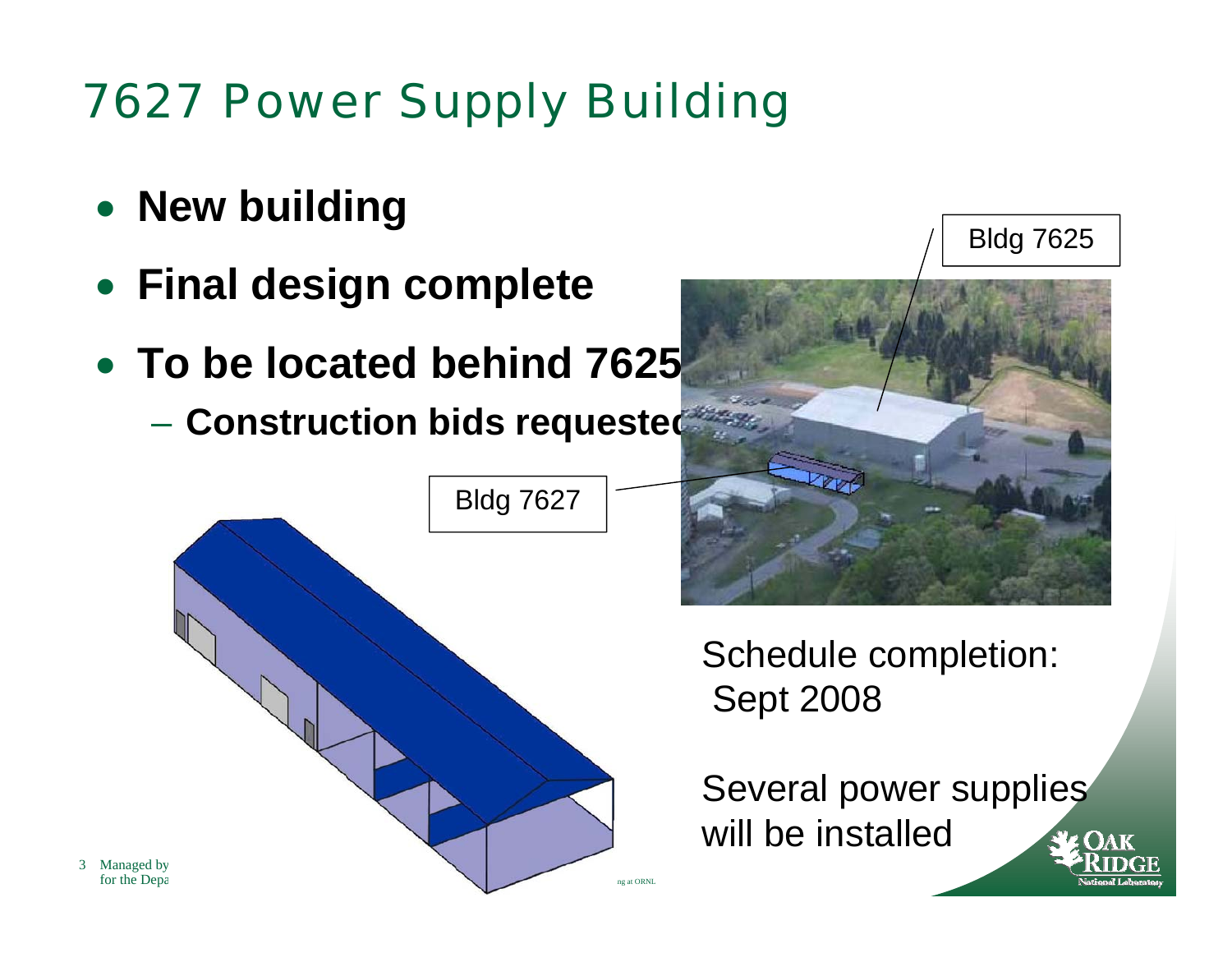## Bldg 7625

- **Pit capable of housing MERIT experimental equipment**
- **LN2 dewar in place**
- **20T overhead crane**





4 Managed by UT-Battelle for the Department of Energy MERIT Testing at ORNL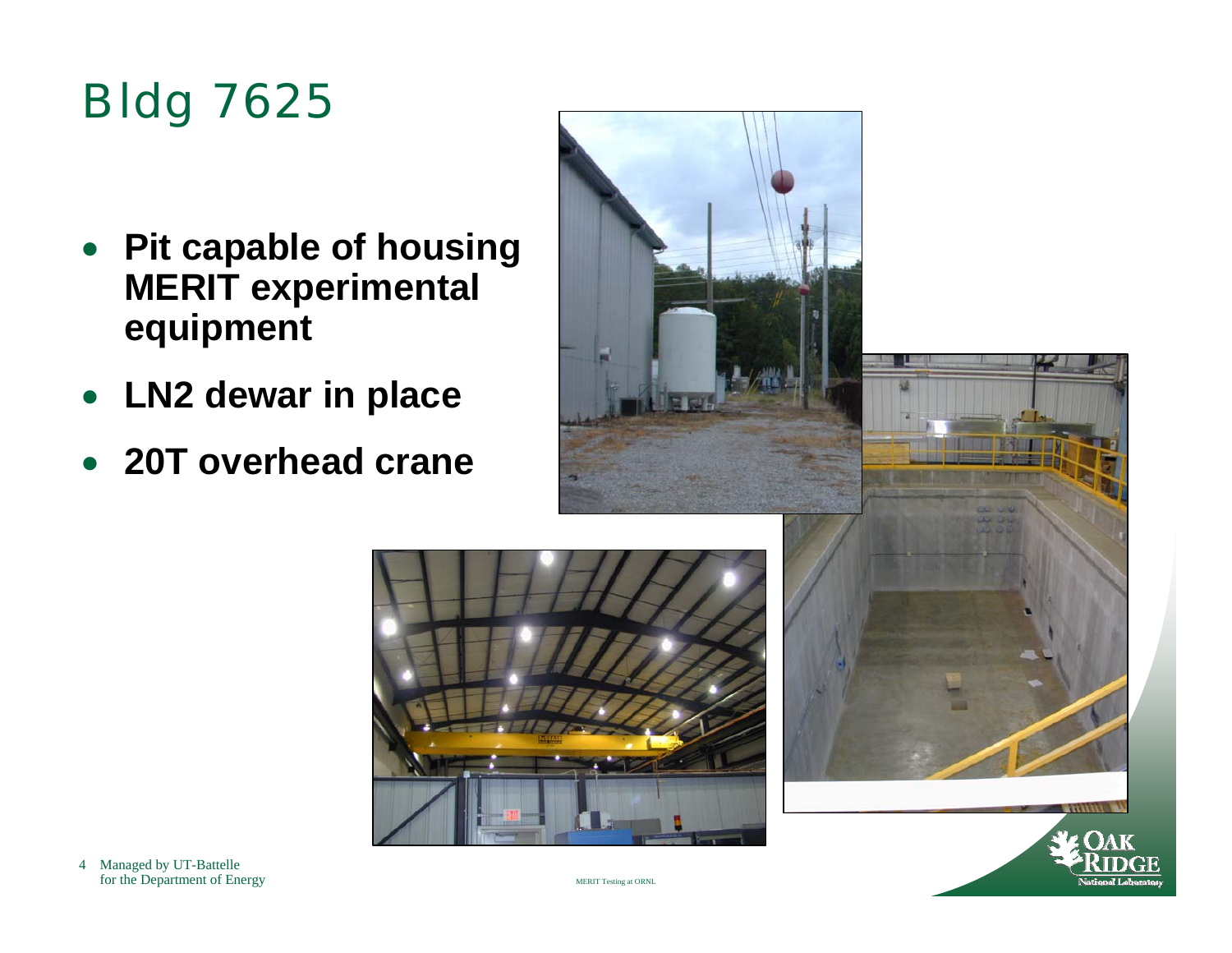### Equipment Layout 7627